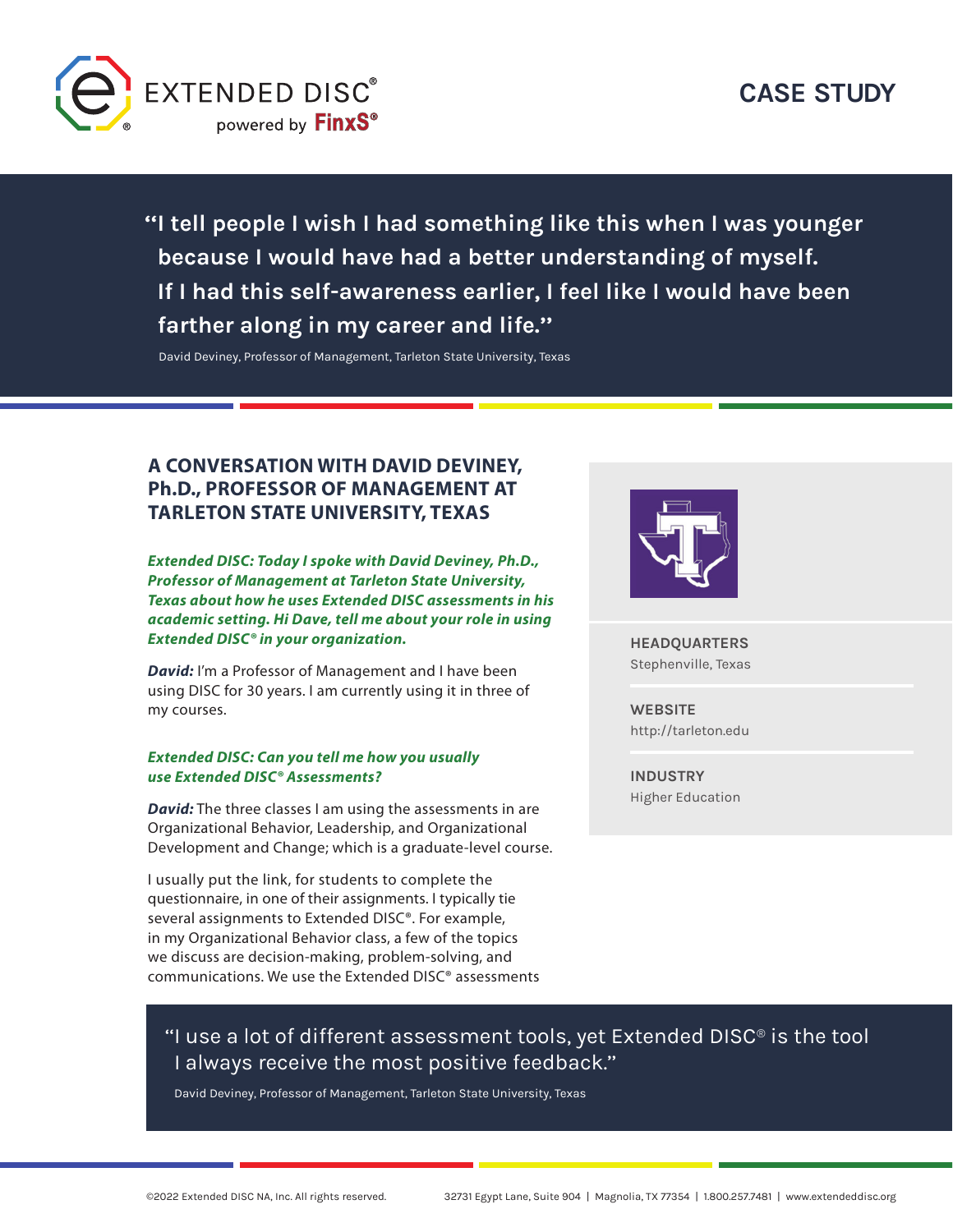

''Extended DISC® is designed to help you discover blind spots. I remind my students that, when starting in their career, being able to identify blind spots early on will give them a competitive edge.''

David Deviney, Professor of Management, Tarleton State University, Texas

to help us navigate those topics and how they pertain to the students individually. One topic I have found students are interested in is themselves. In the courses, students are held accountable for their self-discovery.

I tell people I wish I had something like this when I was younger because I would have had a better understanding of myself. If I had this self-awareness earlier, I feel like I would have been farther along in my career and life.

## *Extended DISC: I love the part about self-discovery and tying it to assignments with real-life applications. How effective do you find the tool for your students?*

**David:** I use a lot of different assessment tools, yet Extended DISC<sup>®</sup> is the tool I always receive the most positive feedback. What I hear most is that it's easy to use and self-explanatory. Occasionally, I'll get someone who says, "yeah, this is not me." If someone finds a part of the Extended DISC® report they disagree with, I encourage them to take it to someone who knows them well and ask them if the statement fits. I always say "find someone who will be brutally honest with you."

Extended DISC® is designed to help you discover blind spots. I remind my students that, when starting in their career, being able to identify blind spots early on will give them a competitive edge.

I think it's human nature to look at other people who are different from us behaviorally and think good or bad or right or wrong, but it's not any of that; it's just different. It's making sure the students leave class knowing this.

One of the things that makes Extended DISC® so fun is it's all about them. That's just the first step — having self-awareness. The second step is learning how do I apply this to others? I try and incorporate assignments to teach them a compatibility look and how their DISC style interacts with other DISC styles. I'll put them in pairs to discuss how each person prefers communication, how each of them approaches problem-solving, and how they view teamwork. They are also given assignments on how to leverage the different DISC styles on a team.

#### *Extended DISC: What is the learning from these assignments?*

*David:* There's a lot of group discussion about who's different and who's the same. It's eye-opening for them to have these conversations. They tend to walk away with a deeper understanding and appreciation for one another.